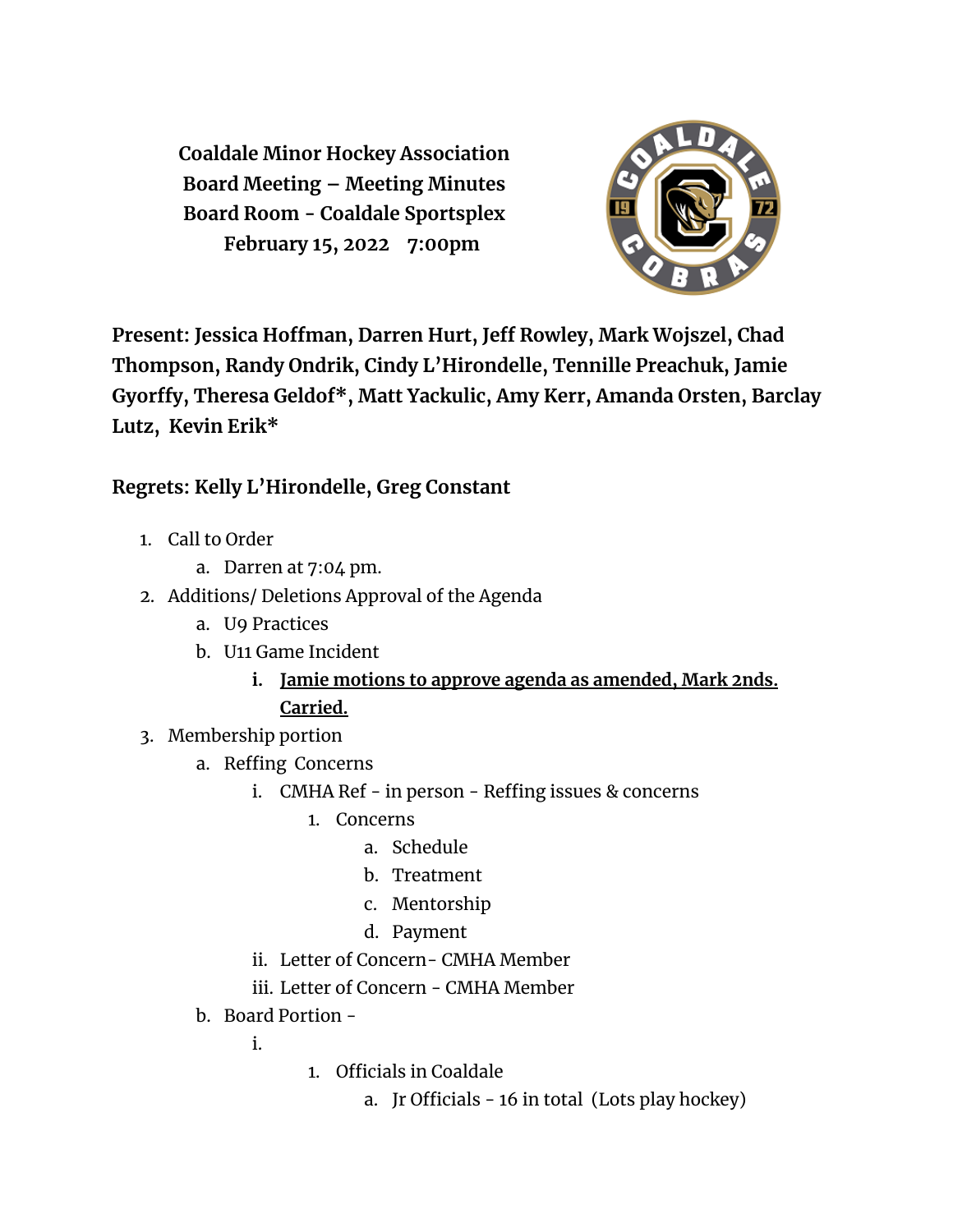- b. Sr Officials in Coaldale 0 (18 years old)
	- i. Need to pull from other association for SR officials
- c. Always try 3 man refs and if refs are not available then it goes to a 2 man
- d. Refs are the ones to make the calls and they know, it is a matter of perspective
- e. Referees have had a year off due to Covid with less games and less tournaments and we need to be patient
- f. You can not pick and choose refs as there is less options available
	- i. When players play a perfect game then a ref will call a perfect game
- 2. Mentoring
- ii. Referee System needs to be Worked on in the Off Season
- iii. Referee Assignor
	- 1. Look at ways to improve this system
- 4. Minutes from last Meeting
- 5. Presidents Report
	- a. Player Movement Updates
		- i. Added some players to U18 as 9 players injured
	- b. Membership Inquiries / Requests / Complaints
		- i. U11 Issue Coaldale and Picture Butte
	- c. Skate Sharpener
		- i. Cabinet being built and our merch will be vacated to the new cabinet
		- ii. Skate Sharpener What happens if the sharpener destroys a player's skates then are we liable?
			- 1. Need to think about this in the off season
	- d. CAHL Playoffs
		- i. they are moving teams and aligning teams and expecting us to find games
			- 1. U11 all make playoffs
- 6. Treasurer's Report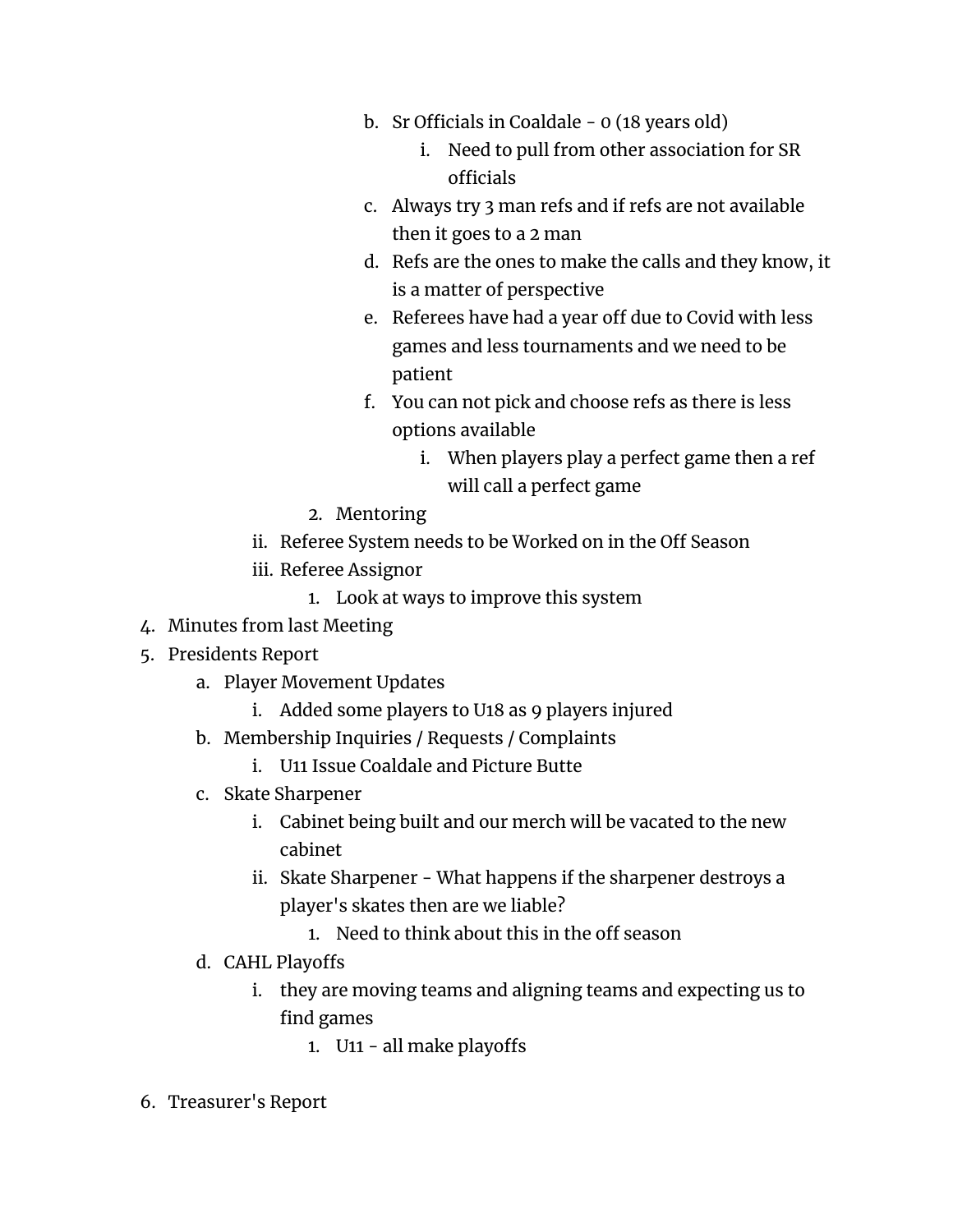- a. Financial report
	- i. Chad presents monthly financials
- b. Proposed purchases
- 7. Secretary Report
	- a. Town / Arena updates
		- i. Joye back up and running for remainder of the season
	- b. Community Grant Project
		- i. YES have met with Adora and have finalized the order
		- ii. Going to get some Kate Andrews students to help prep room for cabinets
- **8.** Administrators Report
	- a. Ice Schedule sucks need to get creative
		- i. too many teams and not enough ice
	- b. All team make playoffs in CAHL this year
- 9. AGM
	- a. Board Election process
- 10. Other Items & Misc.
	- a. Tournament Posters
		- i. Reusable posters for tournaments being sponsored by public images
	- b. U7 & U9 Tournament
		- **i. \$600 - Darren motions to approve \$600 per U7 and U9 tournaments to help offset costs of medals. Matt 2nd. All in favour. Approved.**
	- c. U9 practices
		- i. Not enough ice for our teams (3 U9 teams on ice at the same time)
			- 1. Look at making Split Squad Teams
			- 2. Need to check with other associations if they have split squads as well

## 11. Director Updates

- a. Amanda
	- i. Possible Hotel Partnership
- b. Matt
	- i. Waves and Blades
		- 1. want to get packages together